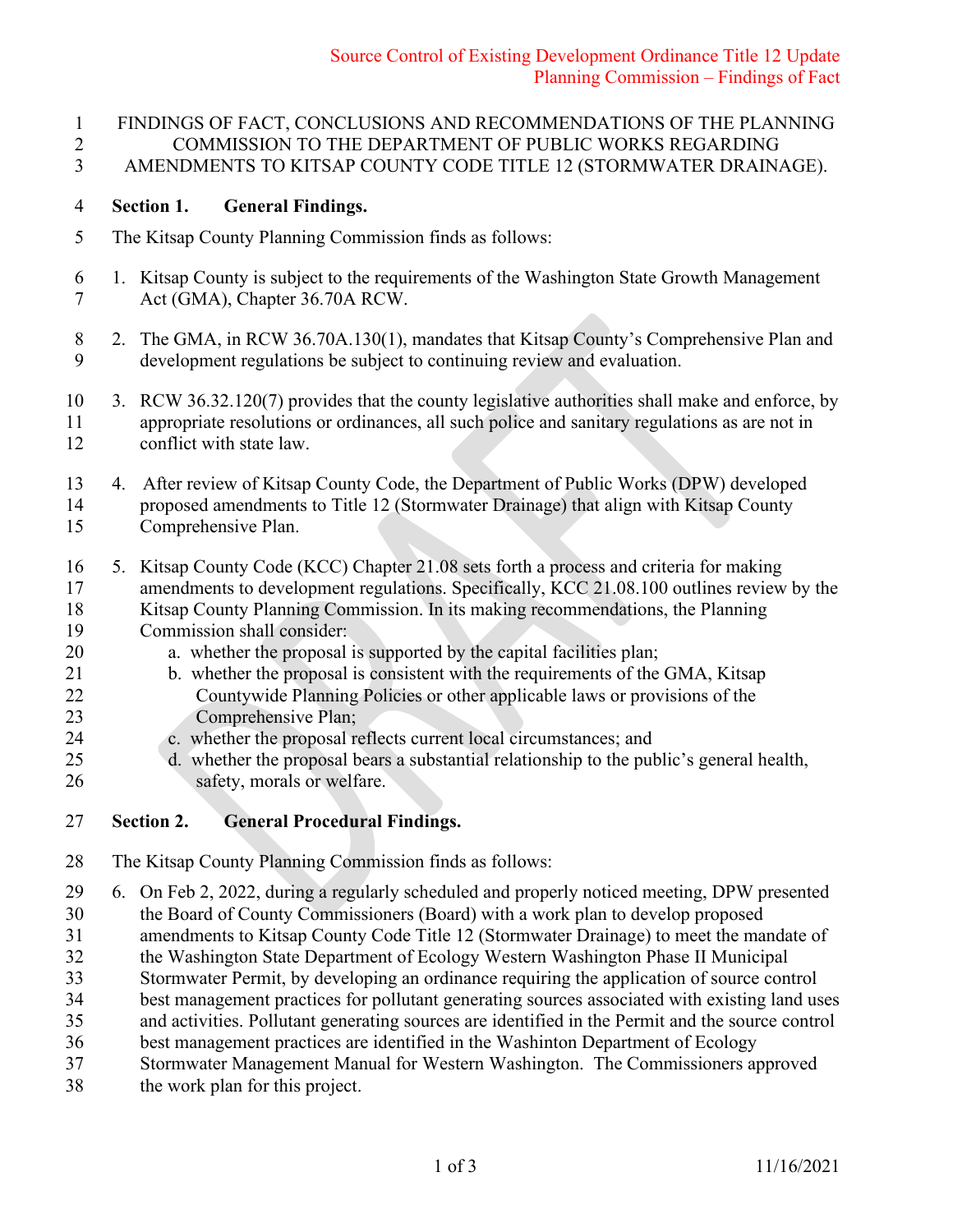### Stormwater Business Best Management Practices Ordinance Title 12 Update Planning Commission – Findings of Fact

 7. On March 15, 2022, during a regularly scheduled and properly noticed meeting, the Planning Commission held a work study session to provide feedback of the proposed ordinance to DPW. 8. On March 22, 2022, DPW released a draft Ordinance for public review available on the project website. This opened the public comment period on proposed amendments and remained open until May 6, 2022. 9. On April 5, 2022, Kitsap County issued a Notice of Public Hearing for the Planning Commission in the legal publication of record regarding the content of the proposed amendments. 10. On April 19, 2022, during regularly scheduled and properly noticed meetings, DPW briefed the Planning Commission about the project status, preliminary draft amendments and reviewed and provided feedback on the Public Outreach Plan to encourage early and continuous public participation, as required by the GMA. Public outreach regarding the proposed amendments was conducted through: a. Postcard mailings with Open House and project information; b. A dedicated and up-to-date project web page with project materials and public comment opportunities; c. Legal notices published in the official newspaper of record for Kitsap County; d. Electronic announcements and notifications to: i. Subscribers of relevant lists in the Kitsap County Electronic Notification 21 System (GovDelivery); ii. Relevant Kitsap County advisory groups; e. Notification emails to federally recognized tribes with usual and accustomed areas in Kitsap County and relevant tribal organizations; f. Stakeholder information meetings; and g. Social media posts (Facebook, Instagram, Twitter, NextDoor). 11. On April 21, 2022, DPW released a Staff Report for public review. 28 12. On April 22, 2022, a 60-day Notice of Intent to Adopt was sent to the Washington State<br>29 Department of Commerce as required by RCW 36.70A.106. Department of Commerce as required by RCW 36.70A.106. 13. On April 25, 2022, a State Environmental Policy Act (SEPA) Determination of Non- significance was issued for proposed amendments. A fourteen-day comment period concluded on May 8, 2022. No comments were received. 14. On April 26, 2022, PW Stormwater engaged the community in a virtual open house information session to develop proposed amendments. Notices for the open house were sent the week of April 13. 15. On May 3, 2022, following timely and effective public notification, the Planning Commission held a public hearing to accept comments from interested parties. 16. On May 4, 2022, DPW met with the Central Kitsap Citizens Advisory Council to provide information regarding how to access project documents, opportunities to learn about the project, and how to provide feedback during the public process. 17. On May 5, 2022, DPW met with the Suquamish Citizens Advisory Council and the Kitsap Builder's Association to provide information regarding how to access project documents,